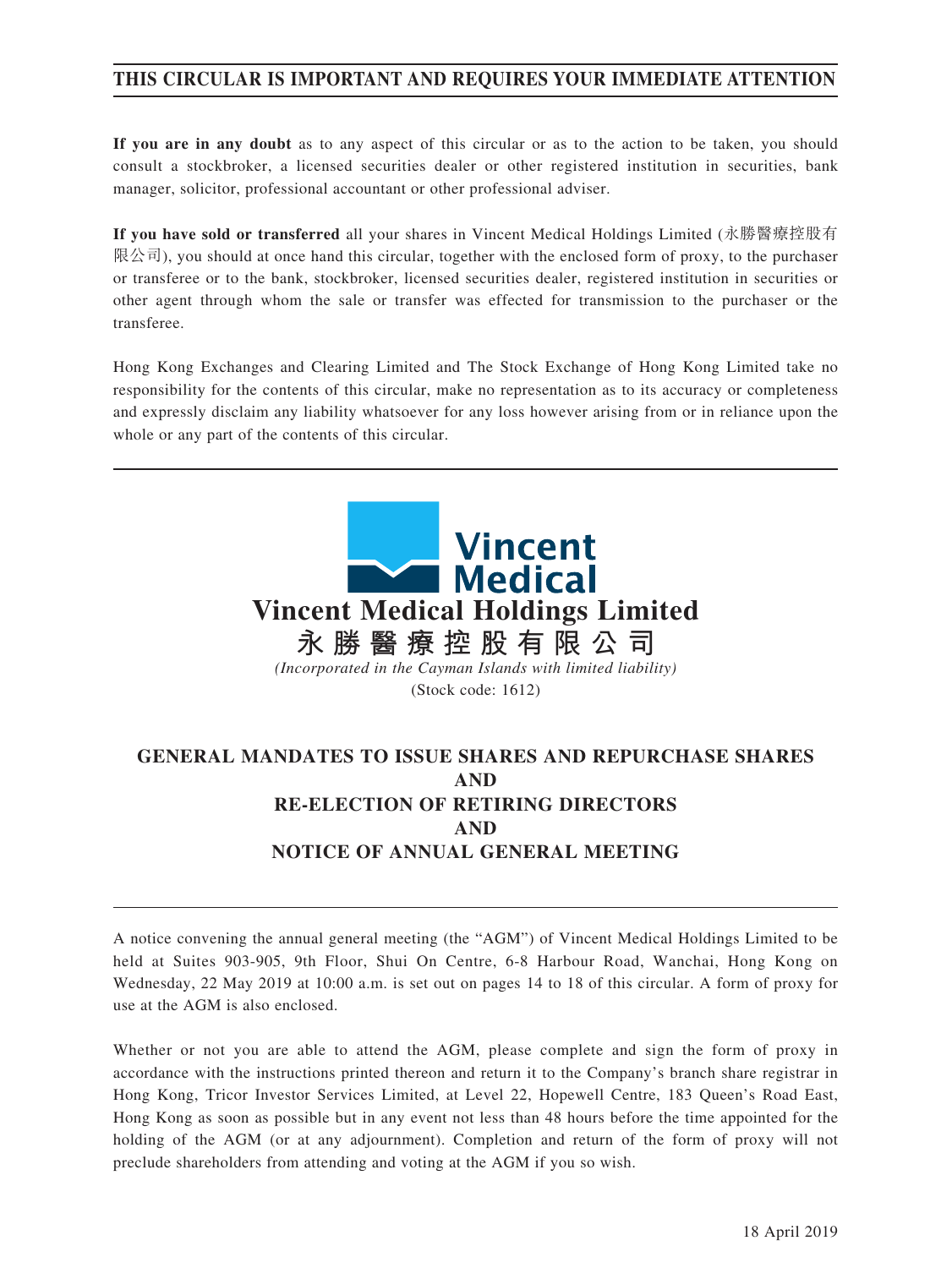# **CONTENTS**

## *Page*

|                  | <b>LETTER FROM THE BOARD</b>                                                   |                |  |  |
|------------------|--------------------------------------------------------------------------------|----------------|--|--|
| $\mathbf{1}$     |                                                                                | 3              |  |  |
| 2.               | GENERAL MANDATES TO ISSUE SHARES AND REPURCHASE SHARES                         | $\overline{4}$ |  |  |
| 3.               | RE-ELECTION OF RETIRING DIRECTORS                                              | 5              |  |  |
| $\overline{4}$ . |                                                                                | 6              |  |  |
| 5 <sub>1</sub>   |                                                                                | 6              |  |  |
| 6.               |                                                                                | 6              |  |  |
|                  | APPENDIX I - EXPLANATORY STATEMENT<br>ON THE REPURCHASE MANDATE                | $\tau$         |  |  |
|                  | APPENDIX II - DETAILS OF THE DIRECTORS<br>PROPOSED TO BE RE-ELECTED AT THE AGM | 11             |  |  |
| 14               |                                                                                |                |  |  |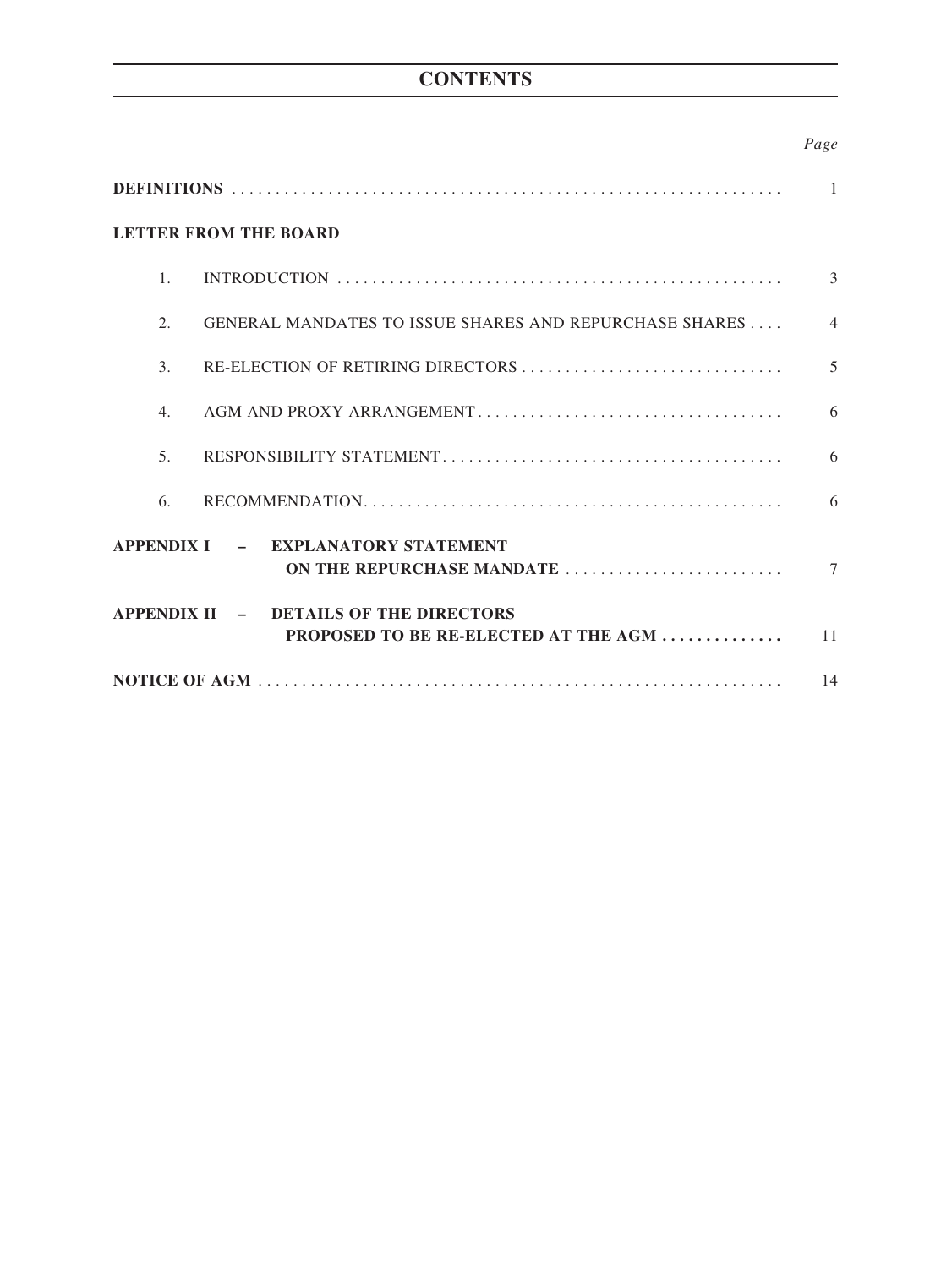# **DEFINITIONS**

*In this circular, unless the context otherwise requires, the following expressions shall have the following meanings:*

| "AGM"                      | the annual general meeting of the Company to be held at Suites<br>903-905, 9th Floor, Shui On Centre, 6-8 Harbour Road, Wanchai,<br>Hong Kong on Wednesday, 22 May 2019 at 10:00 a.m. or any<br>adjournment thereof, the notice of which is set out on pages 14 to<br>18 of this circular                                         |
|----------------------------|-----------------------------------------------------------------------------------------------------------------------------------------------------------------------------------------------------------------------------------------------------------------------------------------------------------------------------------|
| "Articles of Association"  | the articles of association of the Company as amended from time<br>to time                                                                                                                                                                                                                                                        |
| "Board"                    | the board of the Directors                                                                                                                                                                                                                                                                                                        |
| "Cayman Companies Law"     | the Companies Law, Cap. 22 (Law 3 of 1961, as consolidated and<br>revised) of the Cayman Islands                                                                                                                                                                                                                                  |
| "Company"                  | Vincent Medical Holdings Limited (永勝醫療控股有限公司), an<br>exempted company incorporated in the Cayman Islands with<br>limited liability and the shares of which are listed on the main<br>board of the Stock Exchange                                                                                                                  |
| "Controlling Shareholders" | has the meaning ascribed thereto under the Listing Rules                                                                                                                                                                                                                                                                          |
| "Director(s)"              | the director(s) of the Company                                                                                                                                                                                                                                                                                                    |
| "Group"                    | the Company and its subsidiaries                                                                                                                                                                                                                                                                                                  |
| "HK\$"                     | Hong Kong dollars, the lawful currency of Hong Kong                                                                                                                                                                                                                                                                               |
| "Hong Kong"                | Hong Kong Special Administrative Region of the PRC                                                                                                                                                                                                                                                                                |
| "Issuing Mandate"          | a general and unconditional mandate to be granted to the<br>Directors to allot, issue and deal with additional Shares during the<br>relevant period of an aggregate number not exceeding 20% of the<br>total number of issued Shares of the Company as at the date of<br>passing of the relevant resolution granting such mandate |
| "Latest Practicable Date"  | 15 April 2019, being the latest practicable date prior to the<br>printing of this circular for the purpose of ascertaining certain<br>information contained herein                                                                                                                                                                |
| "Listing Rules"            | the Rules Governing the Listing of Securities on the Stock<br>Exchange                                                                                                                                                                                                                                                            |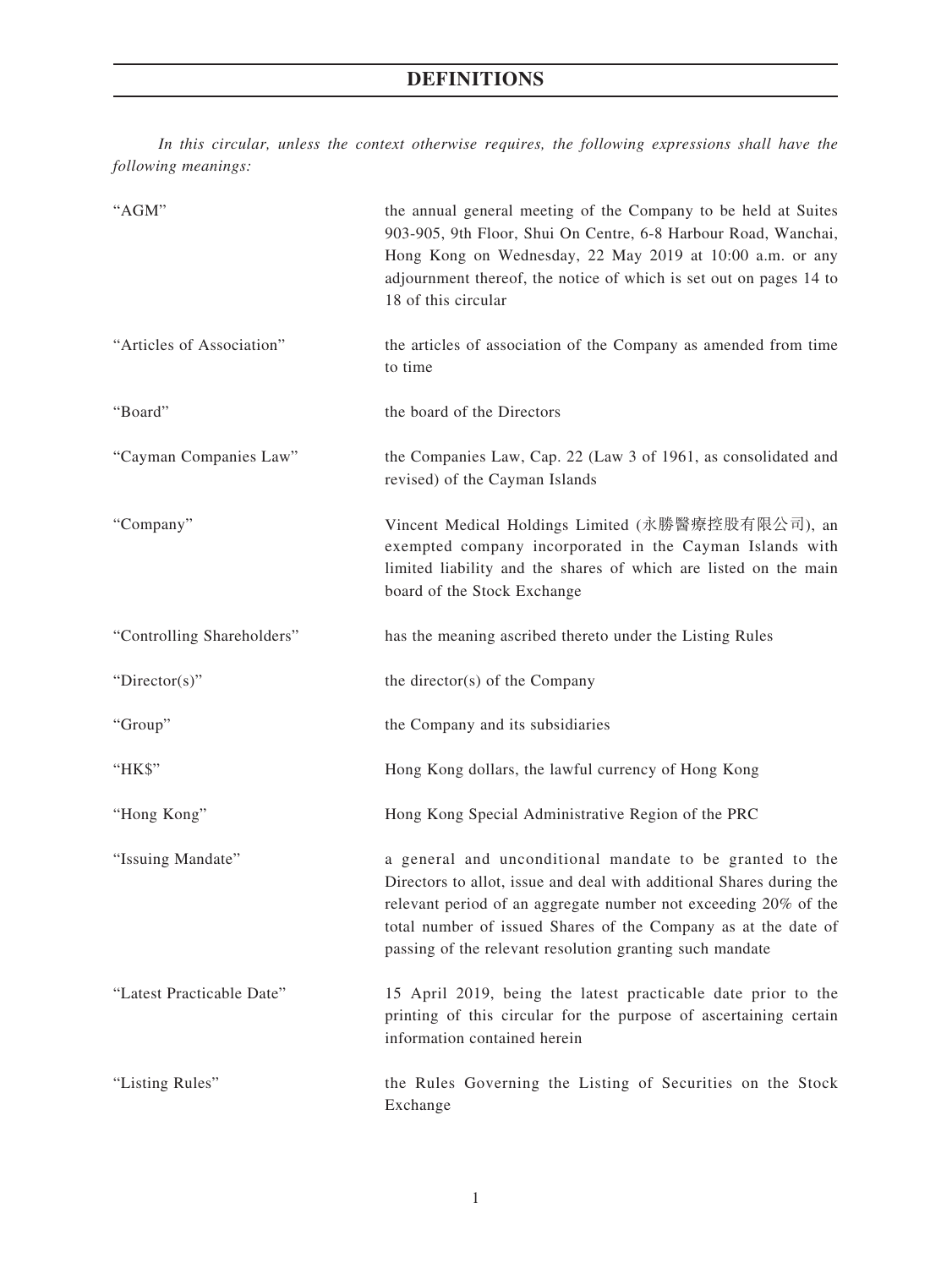# **DEFINITIONS**

| "Nomination Committee" | the nomination committee of the Company                                                                                                                                                                                                                                                                                                                        |  |  |
|------------------------|----------------------------------------------------------------------------------------------------------------------------------------------------------------------------------------------------------------------------------------------------------------------------------------------------------------------------------------------------------------|--|--|
| "PRC"                  | the People's Republic of China                                                                                                                                                                                                                                                                                                                                 |  |  |
| "Repurchase Mandate"   | a general and unconditional mandate to be granted to the<br>Directors to repurchase Shares on the Stock Exchange up to a<br>maximum number equivalent to 10% of the total number of issued<br>Shares of the Company as at the date of passing the relevant<br>resolution granting such mandate                                                                 |  |  |
| "SFO"                  | the Securities and Futures Ordinance, (Chapter 571 of the Laws<br>of Hong Kong) as amended, supplemented or otherwise modified<br>from time to time                                                                                                                                                                                                            |  |  |
| "Share $(s)$ "         | ordinary share(s) of HK\$0.01 each in the share capital of the<br>Company                                                                                                                                                                                                                                                                                      |  |  |
| "Shareholder(s)"       | holder(s) of the Shares                                                                                                                                                                                                                                                                                                                                        |  |  |
| "Stock Exchange"       | The Stock Exchange of Hong Kong Limited                                                                                                                                                                                                                                                                                                                        |  |  |
| "Takeovers Code"       | the Code on Takeovers and Mergers issued by the Securities and<br>Futures Commission of Hong Kong, as amended, supplemented or<br>otherwise modified from time to time                                                                                                                                                                                         |  |  |
| "VRHK"                 | VINCENT RAYA CO., LIMITED (永勝宏基集團有限公司), a<br>company incorporated in Hong Kong and wholly-owned by VRI<br>as at the Latest Practicable Date                                                                                                                                                                                                                    |  |  |
| "VRI"                  | VINCENT RAYA INTERNATIONAL LIMITED, a company<br>incorporated in the British Virgin Islands and held as to<br>57.89% by Mr. Choi Man Shing (being the executive Director)<br>and 42.11% by Ms. Liu Pui Ching (being the former<br>non-executive Director who retired on 24 May 2018 and the<br>spouse of Mr. Choi Man Shing) as at the Latest Practicable Date |  |  |
| $``\%"$                | per cent.                                                                                                                                                                                                                                                                                                                                                      |  |  |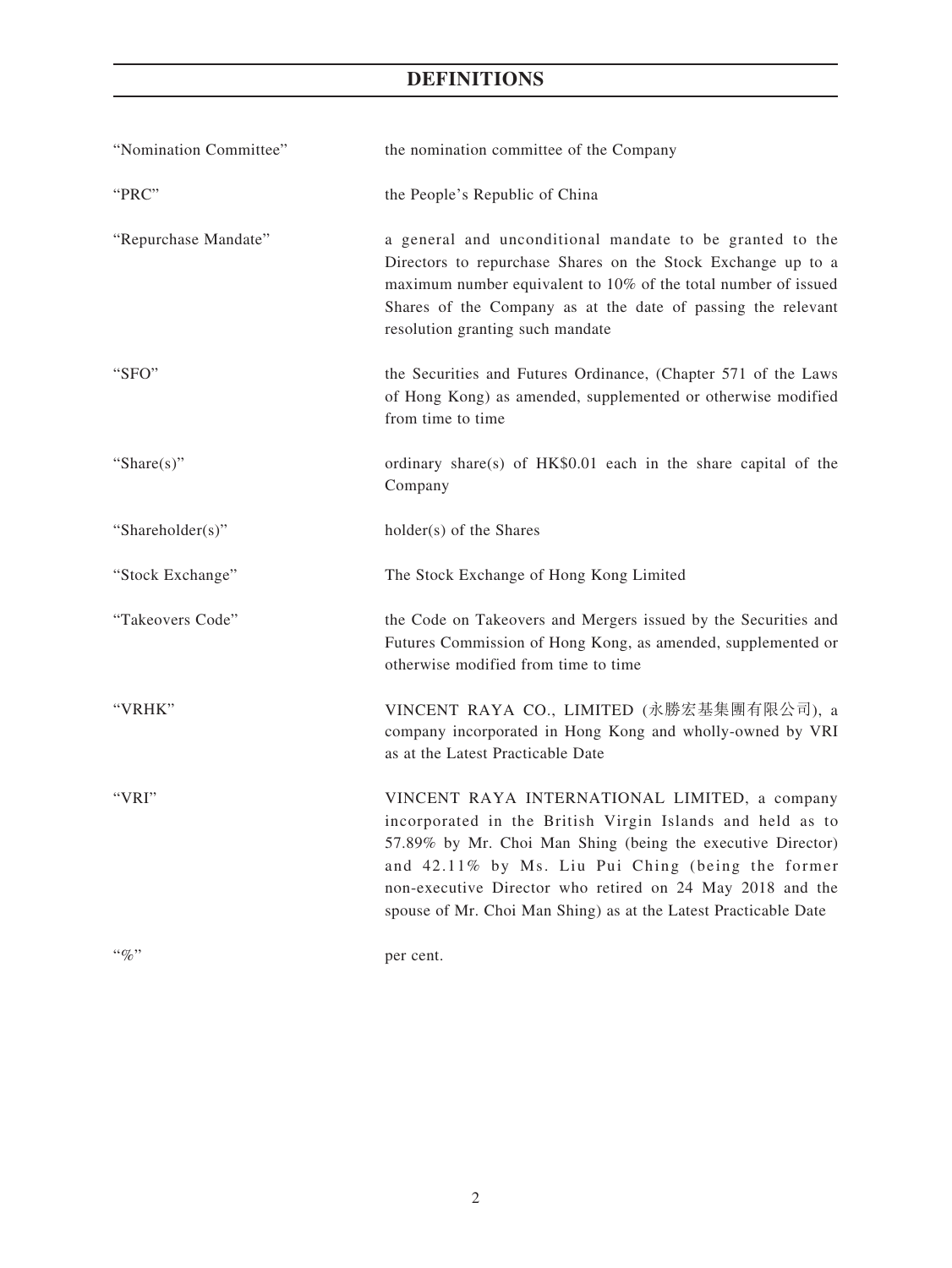## **LETTER FROM THE BOARD**



*(Incorporated in the Cayman Islands with limited liability)* (Stock code: 1612)

*Executive Directors:* Mr. CHOI Man Shing *(Chairman)*  Mr. TO Ki Cheung *(Chief Executive Officer)*  Mr. KOH Ming Fai Mr. FU Kwok Fu

*Non-executive Director:*  Mr. GUO Pengcheng

*Independent Non-executive Directors:*  Mr. CHAN Ling Ming Mr. MOK Kwok Cheung Rupert Mr. AU Yu Chiu Steven Prof. YUNG Kai Leung

*Registered Office:*  Cricket Square, Hutchins Drive, P.O. Box 2681, Grand Cayman, KY1-1111, Cayman Islands

*Headquarters and Principal Place of Business in Hong Kong:* Flat B2, 7th Floor, Phase 2, Hang Fung Industrial Building, 2G Hok Yuen Street, Hung Hom, Kowloon, Hong Kong

18 April 2019

*To the Shareholders*

Dear Sir or Madam,

# **GENERAL MANDATES TO ISSUE SHARES AND REPURCHASE SHARES AND RE-ELECTION OF RETIRING DIRECTORS AND NOTICE OF ANNUAL GENERAL MEETING**

#### **1. INTRODUCTION**

The purpose of this circular is to give you the notice of the AGM and the information in respect of the resolutions to be proposed at the AGM including (i) the grant to the Directors the Issuing Mandate and the Repurchase Mandate; (ii) the extension of the Issuing Mandate to include Shares repurchased pursuant to the Repurchase Mandate; and (iii) the re-election of the retiring Directors.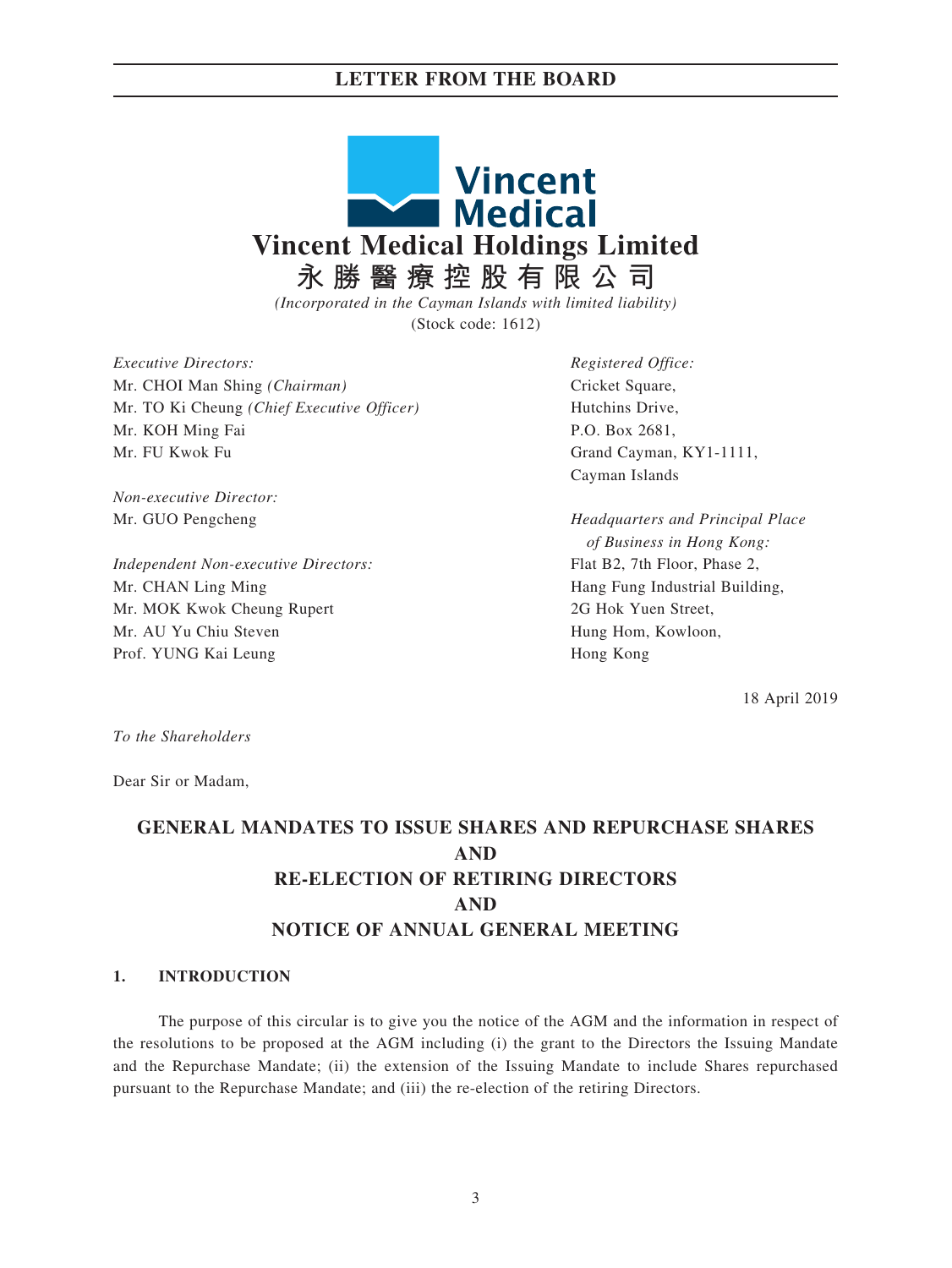#### **2. GENERAL MANDATES TO ISSUE SHARES AND REPURCHASE SHARES**

At the annual general meeting of the Company held on 24 May 2018, resolutions were passed giving general and unconditional mandates to the Directors (i) to allot, issue and deal with Shares not exceeding 20% of the aggregate total number of issued Shares of the Company; (ii) to repurchase Shares not exceeding 10% of the aggregate total number of issued Shares of the Company; and (iii) to extend the general mandate of (i) above to include Shares repurchased pursuant to the general mandate of (ii) above. Such general mandates will expire at the conclusion of the forthcoming AGM.

At the AGM, separate ordinary resolutions will be proposed:

- (a) to grant the Issuing Mandate to the Directors to exercise the powers of the Company to allot, issue, and deal with any Shares not exceeding 20% of the total number of issued Shares of the Company as at the date of passing of the resolution. The Issuing Mandate will end on the earliest of (i) the date of the next annual general meeting; (ii) the date by which the next annual general meeting of the Company is required to be held by the Articles of Association or any applicable laws of the Cayman Islands; and (iii) the date upon which such authority is revoked, varied or renewed by an ordinary resolution of the Shareholders at a general meeting of the Company. Based on 637,650,000 Shares in issue as at the Latest Practicable Date and assuming no further Shares will be issued or repurchased during the period from the Latest Practicable Date to the date of the AGM, the Directors will be authorised to issue up to 127,530,000 Shares under the Issuing Mandate;
- (b) to grant the Repurchase Mandate to the Directors to exercise the powers of the Company to repurchase issued Shares subject to the criteria set out in this circular. Under such Repurchase Mandate, the maximum number of Shares that the Directors may repurchase shall not exceed 10% of the total number of issued Shares of the Company as at the date of passing of the resolution. As at the Latest Practicable Date, the number of Shares in issue was 637,650,000 Shares. Subject to the passing of the proposed ordinary resolution approving the grant of the Repurchase Mandate and assuming no further Shares will be issued or repurchased during the period from the Latest Practicable Date to the date of the AGM, the Company would be allowed under the Repurchase Mandate to repurchase a maximum of 63,765,000 Shares, being 10% of the total number of issued Shares of the Company as at the date of passing of the resolution in relation thereto. The Repurchase Mandate will end on the earliest of (i) the date of the next annual general meeting; (ii) the date by which the next annual general meeting of the Company is required to be held by the Articles of Association or any applicable laws of the Cayman Islands; and (iii) the date upon which such authority is revoked, varied or renewed by an ordinary resolution of the Shareholders at a general meeting of the Company; and
- (c) subject to the passing of the aforesaid ordinary resolutions granting the Issuing Mandate and the Repurchase Mandate, to extend the number of Shares to be issued and allotted under the Issuing Mandate by an additional number representing such number of Shares repurchased under the Repurchase Mandate.

Pursuant to the Listing Rules, an explanatory statement is set out in Appendix I to this circular to provide you with requisite information reasonably necessary to enable you to make an informed decision on whether to vote for or against the proposed resolution granting the Repurchase Mandate at the AGM.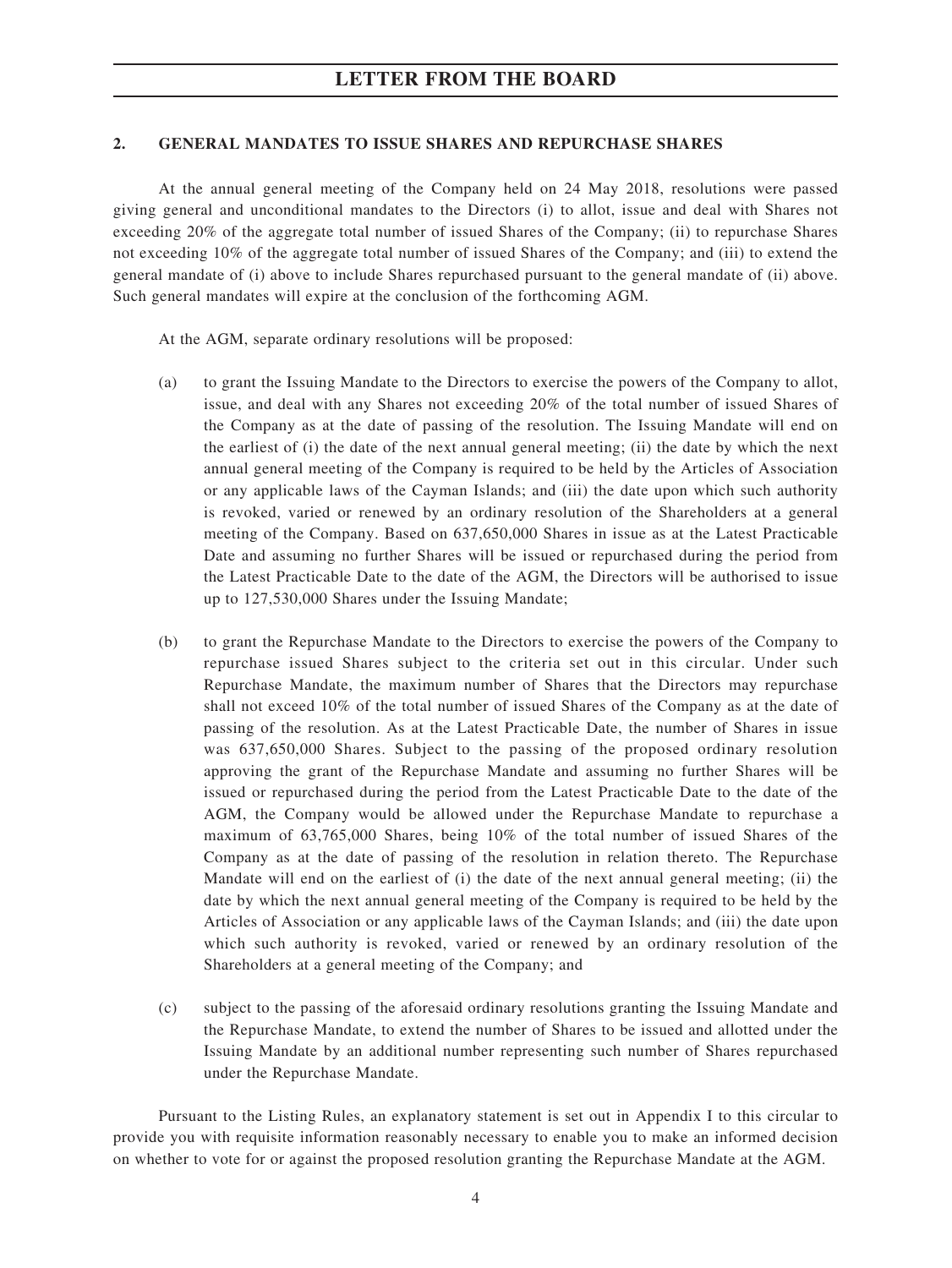## **LETTER FROM THE BOARD**

#### **3. RE-ELECTION OF RETIRING DIRECTORS**

As at the Latest Practicable Date, there were four executive Directors, namely Mr. Choi Man Shing, Mr. To Ki Cheung, Mr. Koh Ming Fai and Mr. Fu Kwok Fu; one non-executive Director, namely Mr. Guo Pengcheng; and four independent non-executive Directors, namely Mr. Chan Ling Ming, Mr. Mok Kwok Cheung Rupert, Mr. Au Yu Chiu Steven and Prof. Yung Kai Leung.

In accordance with Article 84(1) of the Articles of Association, Mr. Guo Pengcheng, Mr. Mok Kwok Cheung Rupert and Mr. Au Yu Chiu Steven shall retire from office by rotation at the AGM and, being eligible, will offer themselves for re-election at the AGM.

Recommendations to the Board for the proposal for re-election of Mr. Guo Pengcheng as a non-executive Director and each of Mr. Mok Kwok Cheung Rupert and Mr. Au Yu Chiu Steven as an independent non-executive Director were made by the Nomination Committee, after having considered a range of diversity perspectives including but not limited to gender, age, cultural and educational background, ethnicity, professional experience, skills, knowledge and length of service, as set out in the board diversity policy of the Company.

At the AGM, ordinary resolutions will be put forward to the Shareholders in relation to the proposed re-election of Mr. Guo Pengcheng as a non-executive Director and each of Mr. Mok Kwok Cheung Rupert and Mr. Au Yu Chiu Steven as an independent non-executive Director. The biographical details of the above-named Directors who are subject to re-election at the AGM are set out in Appendix II to this circular in compliance with the relevant requirements of the Listing Rules.

### **Recommendation of the Nomination Committee with respect to the independent non-executive Directors subject to re-election at the AGM**

All independent non-executive Directors have made an annual confirmation of independence pursuant to Rule 3.13 of the Listing Rules, respectively. The Nomination Committee had assessed and reviewed the written confirmation of independence of each of the independent non-executive Directors who have offered themselves for re-election at the AGM (namely, Mr. Mok Kwok Cheung Rupert and Mr. Au Yu Chiu Steven) based on the independence criteria as set out in Rule 3.13 of the Listing Rules and are satisfied that all of them remain independent in accordance with Rule 3.13 of the Listing Rules. In addition, the Nomination Committee had evaluated their performance and are of the view that they have provided valuable contributions to the Company and have demonstrated their abilities to provide independent, balanced and objective view to the Company's affairs.

Based on the board diversity policy adopted by the Company, the Nomination Committee considers that each of Mr. Mok Kwok Cheung Rupert and Mr. Au Yu Chiu Steven can contribute to the diversity of the Board, in particular, with their strong and diversified educational background, skills and professional experience in their expertise, including their in-depth knowledge in administrative management, sales and marketing, accounting and finance.

Therefore, the Board, with the recommendation of the Nomination Committee, has nominated each of Mr. Mok Kwok Cheung Rupert and Mr. Au Yu Chiu Steven for re-election as independent non-executive Directors at the AGM.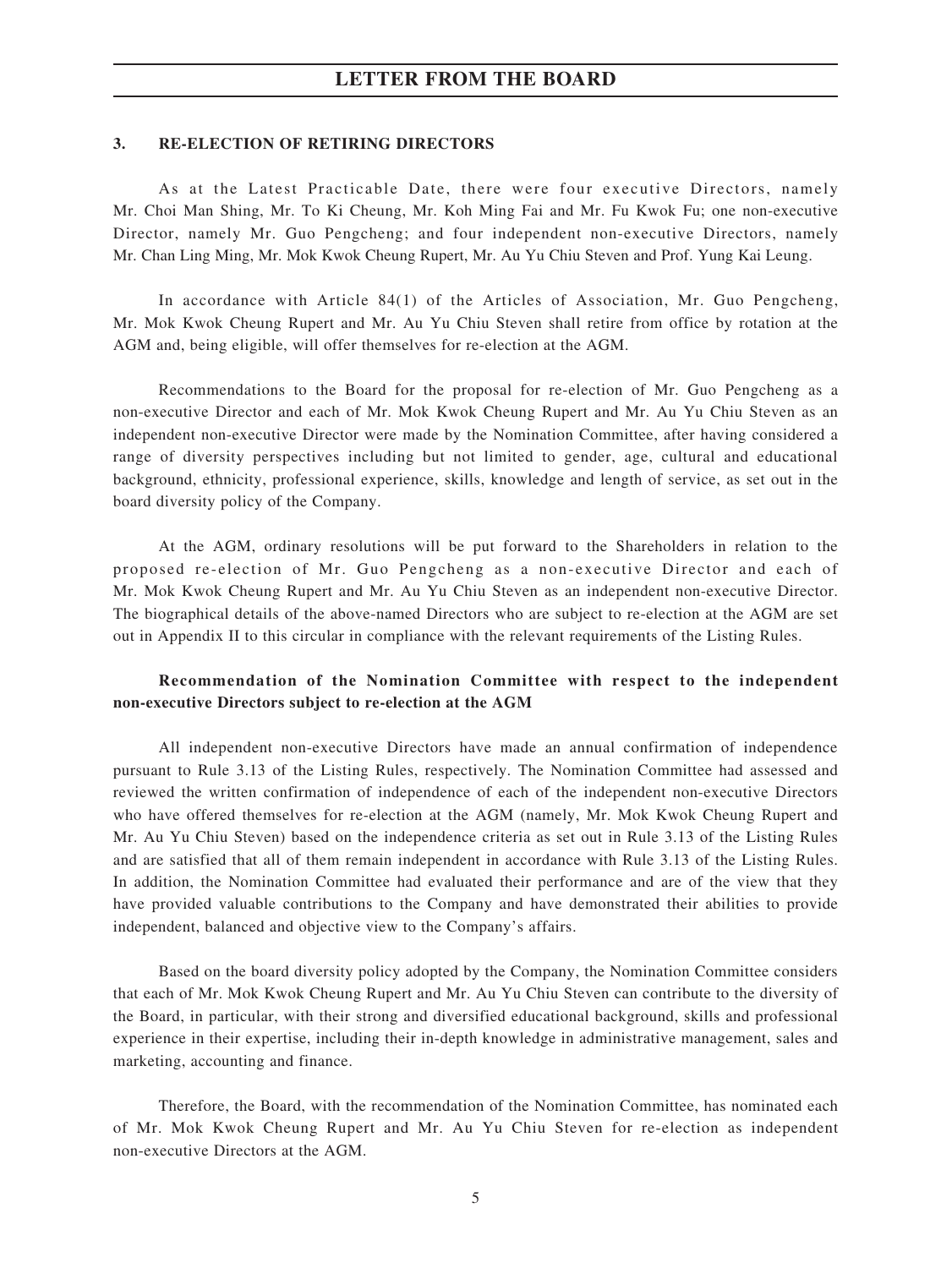## **LETTER FROM THE BOARD**

#### **4. AGM AND PROXY ARRANGEMENT**

Set out on pages 14 to 18 of this circular is the notice of AGM at which ordinary resolutions will be proposed to the Shareholders to consider and approve, among other matters, (i) the grant to the Directors the Issuing Mandate and the Repurchase Mandate; (ii) the extension of the Issuing Mandate to include Shares repurchased pursuant to the Repurchase Mandate; and (iii) the re-election of the retiring Directors.

A form of proxy for use at the AGM is enclosed with this circular. Such form of proxy is also published on the designed website of the Stock Exchange (www.hkexnews.hk) and the website of the Company (www.vincentmedical.com). Whether or not you intend to be present at the AGM, you are requested to complete the form of proxy and return it to the Company in accordance with the instructions printed thereon and return it to the Company's branch share registrar in Hong Kong, Tricor Investor Services Limited, at Level 22, Hopewell Centre, 183 Queen's Road East, Hong Kong as soon as possible but in any event not less than 48 hours before the time appointed for the holding of the AGM (or at any adjournment). Completion and return of the form of proxy will not preclude Shareholders from attending and voting at the AGM if you so wish.

All resolutions will be put to vote by way of poll at the AGM pursuant to Rule 13.39 of the Listing Rules. An announcement on the poll results will be made by the Company after the AGM in the manner prescribed under Rule 13.39(5) of the Listing Rules.

#### **5. RESPONSIBILITY STATEMENT**

This circular, for which the Directors collectively and individually accept full responsibility, includes particulars given in compliance with the Listing Rules for the purpose of giving information with regard to the Group. The Directors, having made all reasonable enquiries, confirm that to the best of their knowledge and belief the information contained in this circular is accurate and complete in all material respects and not misleading or deceptive, and there are no other matters the omission of which would make this circular or any statement herein misleading.

#### **6. RECOMMENDATION**

The Directors consider that (i) the granting of the Issuing Mandate and the Repurchase Mandate to the Directors to issue and repurchase Shares; (ii) the extension of the Issuing Mandate to include Shares repurchased pursuant to the Repurchase Mandate; and (iii) the re-election of the retiring Directors are in the best interests of the Company and the Shareholders as a whole. The Directors therefore recommend the Shareholders to vote in favour of all the resolutions to be proposed at the AGM.

> Yours faithfully By order of the Board **Vincent Medical Holdings Limited Choi Man Shing** *Chairman and Executive Director*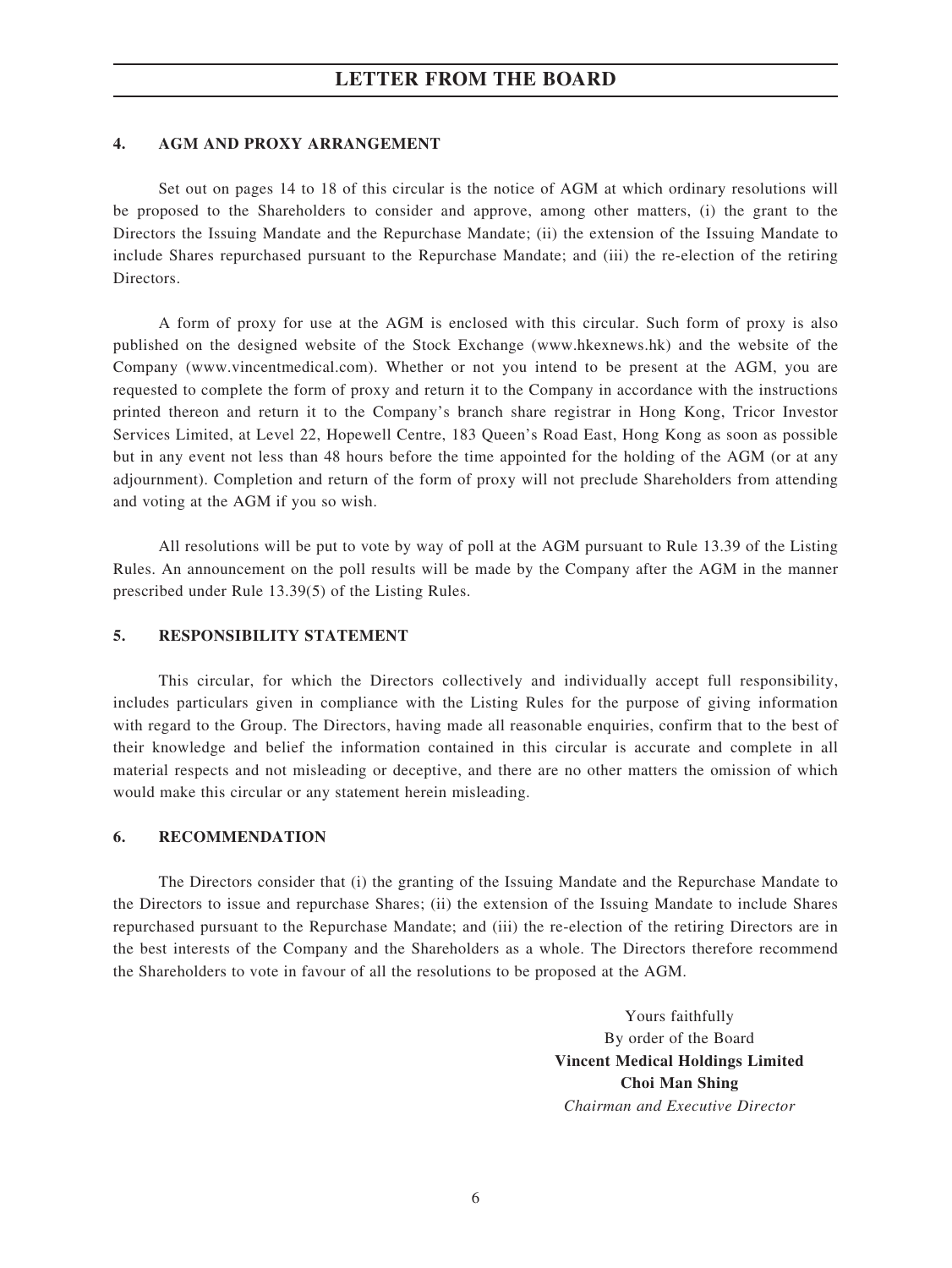# **APPENDIX I EXPLANATORY STATEMENT ON THE REPURCHASE MANDATE**

*This is an explanatory statement given to all Shareholders relating to a resolution to be proposed at the AGM for approving the Repurchase Mandate. The explanatory statement which contains all the information required pursuant to Rule 10.06(1)(b) of the Listing Rules and other relevant provisions of the Listing Rules is set out as follows:*

#### **1. LISTING RULES RELATING TO THE SHARE REPURCHASE**

The Listing Rules permit companies whose primary listings are on the Stock Exchange to repurchase their securities on the Stock Exchange subject to certain restrictions. Among such restrictions, the Listing Rules provide that the shares of such company must be fully paid up and all share repurchases by such company must be approved in advance by an ordinary resolution of shareholders, either by way of a general mandate or by specific approval of a particular transaction.

#### **2. SHARE CAPITAL**

As at the Latest Practicable Date, the total number of issued Shares were 637,650,000. Subject to the passing of the resolution granting the Repurchase Mandate and on the basis that no further Shares are issued or repurchased during the period from the Latest Practicable Date to the date of the AGM, the Company will be allowed under the Repurchase Mandate to repurchase a maximum of 63,765,000 Shares, being 10% of total number of the issued Shares of the Company as at the date of the passing of the relevant resolution at the AGM.

#### **3. REASONS FOR SHARE REPURCHASE**

The Directors have no present intention to repurchase any Shares but consider that the ability to do so would give the Company the flexibility that would be beneficial to the Company and the Shareholders as such repurchase may, depending on market conditions and funding arrangements at the time, lead to an enhancement of the net asset value and/or earnings per Share of the Company and will only be made when the Directors believe that such a repurchase will benefit the Company and the Shareholders as a whole.

As compared with the financial position of the Company as at 31 December 2017 (being the date to which the latest published audited consolidated accounts of the Company have been made), the Directors consider that there might be a material adverse impact on the working capital and on the gearing position of the Company in the event that the proposed repurchases were to be carried out in full during the proposed repurchase period. However, the Directors do not intend to exercise the Repurchase Mandate to such an extent which would, in the circumstances, have a material adverse impact on the working capital or gearing position of the Company.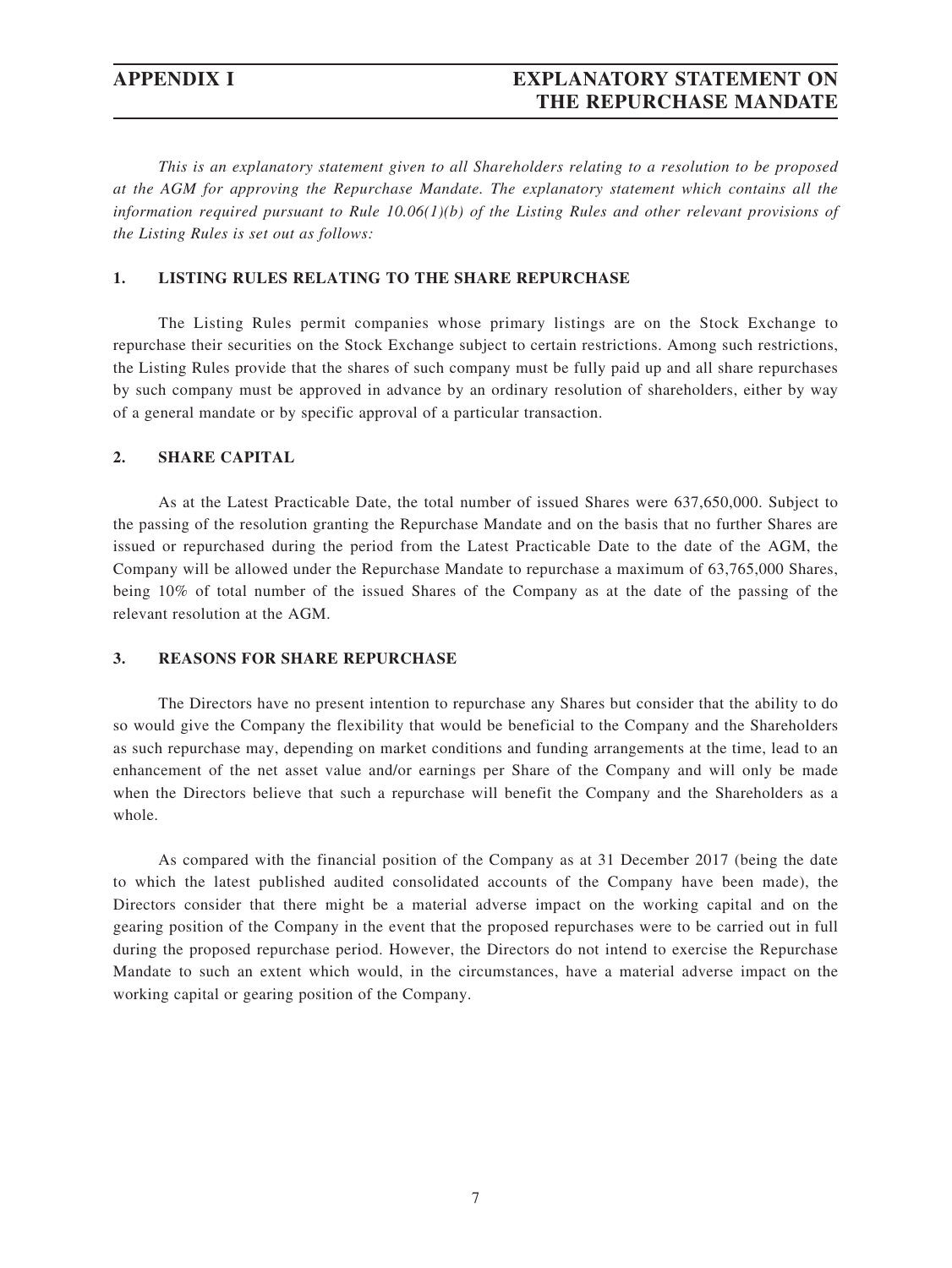#### **4. FUNDING OF SHARE REPURCHASE**

The Company is empowered by its memorandum of association and the Articles of Association to repurchase its Shares. In repurchasing Shares, the Company may only apply funds legally available for such purpose in accordance with its memorandum of association and the Articles of Association, the Listing Rules, the applicable laws of the Cayman Islands and/or any other applicable laws, as the case may be.

Under the Listing Rules, a listed company is prohibited from repurchasing its own securities on the Stock Exchange for a consideration other than cash or for settlement otherwise than in accordance with the trading rules of the Stock Exchange from time to time.

The laws of the Cayman Islands provide that payment for a share repurchase may only be made out of the profits, the share premium account or the proceeds of a new issue of Shares made for such purpose or, subject to the Cayman Companies Law, out of capital of the Company. The amount of premium over the par value of the Shares payable on the repurchase of Shares may only be paid out of either or both of the profits or the share premium account of the Company or, subject to the Cayman Companies Law, out of capital of the Company.

In addition, under the laws of the Cayman Islands, payment out of capital by a company for the repurchase by a company of its own shares is unlawful unless immediately following the date on which the payment is proposed to be made, the Company shall be able to pay its debts as they fall due in the ordinary course of business. In accordance with the laws of the Cayman Islands, the shares so repurchased would be treated as cancelled but the total number of authorised shares to be issued would not be reduced.

### **5. DIRECTORS AND THEIR CLOSE ASSOCIATES, AND THE COMPANY'S CORE CONNECTED PERSONS**

None of the Directors nor, to the best of their knowledge having made all reasonable enquiries, any of their close associates (as defined in the Listing Rules), has any present intention to sell any Shares to the Company in the event that the Repurchase Mandate is granted by the Shareholders.

No core connected person (as defined in the Listing Rules) of the Company has notified the Company that he/she/it has a present intention to sell Shares to the Company nor has he/she/it undertaken not to sell any of the Shares held by him/her/it to the Company in the event that the Repurchase Mandate is granted by the Shareholders.

#### **6. UNDERTAKING OF THE DIRECTORS**

The Directors have undertaken to the Stock Exchange that, so far as the same may be applicable, they will exercise the powers of the Company to make share repurchases pursuant to the Repurchase Mandate and in accordance with the Listing Rules, the Articles of Association and the laws of the Cayman Islands.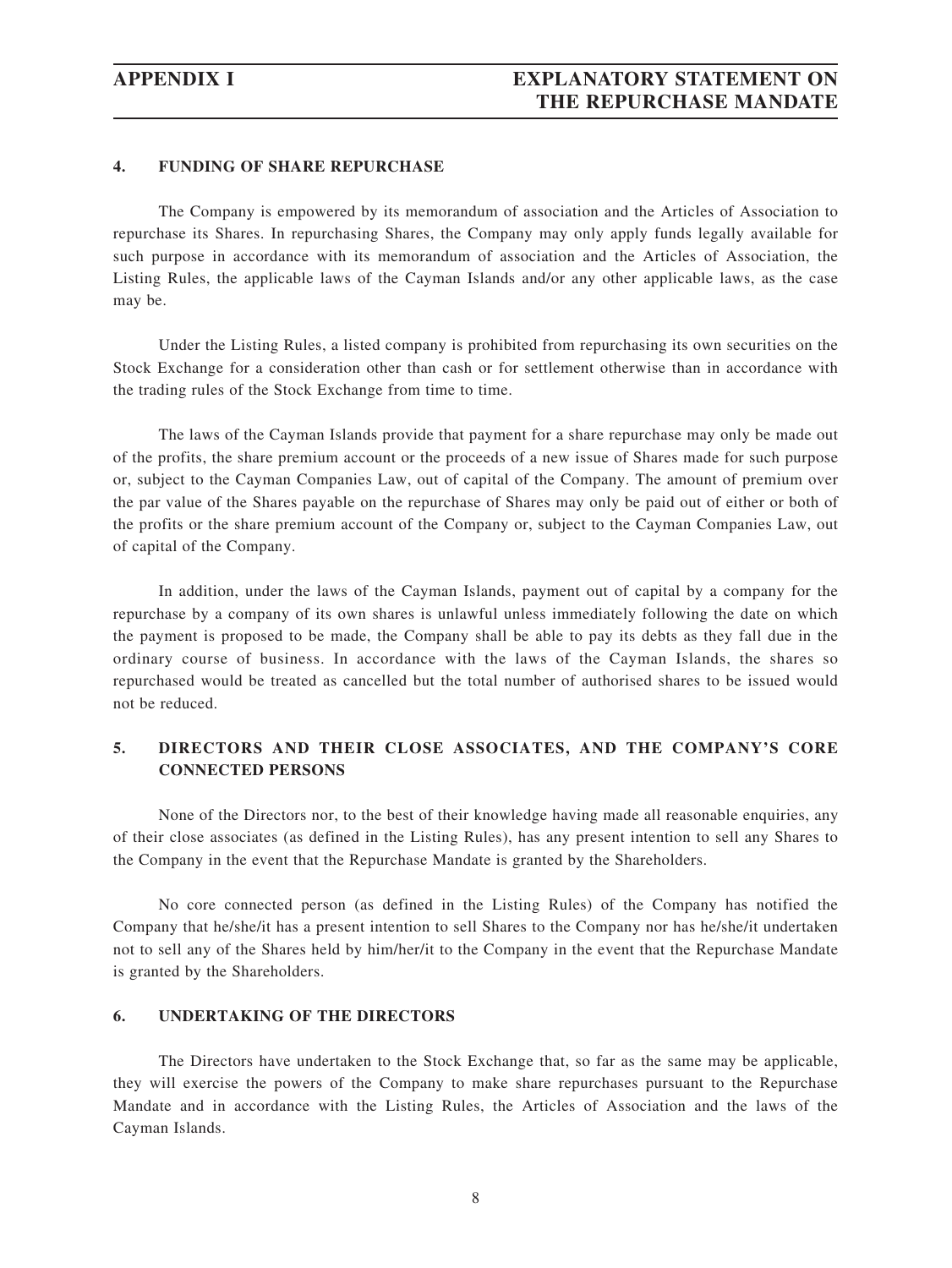### **7. EFFECT OF THE TAKEOVERS CODE AND MINIMUM PUBLIC HOLDING**

A repurchase of Shares by the Company may result in an increase in the proportionate interests of a Shareholder in the voting rights of the Company, which may give rise to an obligation on certain Shareholder or a group of Shareholders acting in concert (as defined in the Takeovers Code) to make a mandatory offer in accordance with Rule 26 of the Takeovers Code for all the Shares not already owned by such Shareholder or group of Shareholders.

As at the Latest Practicable Date, to the best of the knowledge and belief of the Directors and as recorded in the register required to be kept by the Company under Section 336 of the SFO, Mr. Choi Man Shing, our Chairman and executive Director, and VRI, altogether being the Controlling Shareholders of the Company, together with VRHK, being a party acting in concert (as defined in the Takeovers Code) with the Controlling Shareholders of the Company, were interested in a total of 384,789,890 Shares, representing approximately 60.34% of the issued share capital of the Company.

On the basis of there being 637,650,000 Shares in issue as at the Latest Practicable Date and assuming no further issue, allotment or repurchase of Shares during the period from the Latest Practicable Date to the date of the AGM, in the event that the Directors exercise in full the power to repurchase the Shares which is proposed to be granted pursuant to the Repurchase Mandate, the aggregate shareholding of Mr. Choi, VRI, being the Controlling Shareholders of the Company, and VRHK, being a party acting in concert (as defined in the Takeovers Code) with the Controlling Shareholders of the Company would be increased to approximately 67.05% of the number of issued Shares of the Company. In the opinion of the Directors, such increase would not give rise to an obligation to make a mandatory offer under the Takeovers Code. Save as disclosed above, the Directors are not aware of any Shareholder or group of Shareholders acting in concert (as defined in the Takeovers Code) who may become obliged to make a mandatory offer under the Takeovers Code as a consequence of any repurchase of Shares pursuant to the Repurchase Mandate.

The Directors have no intention to exercise the Repurchase Mandate to such an extent that it would result in the number of Shares held by the public being reduced to less than 25% (or such other prescribed minimum percentage as determined by the Stock Exchange) of the issued share capital of the Company.

#### **8. SHARE REPURCHASE BY THE COMPANY**

The Company had not repurchased any Shares (whether on the Stock Exchange or otherwise) in the six months preceding the Latest Practicable Date.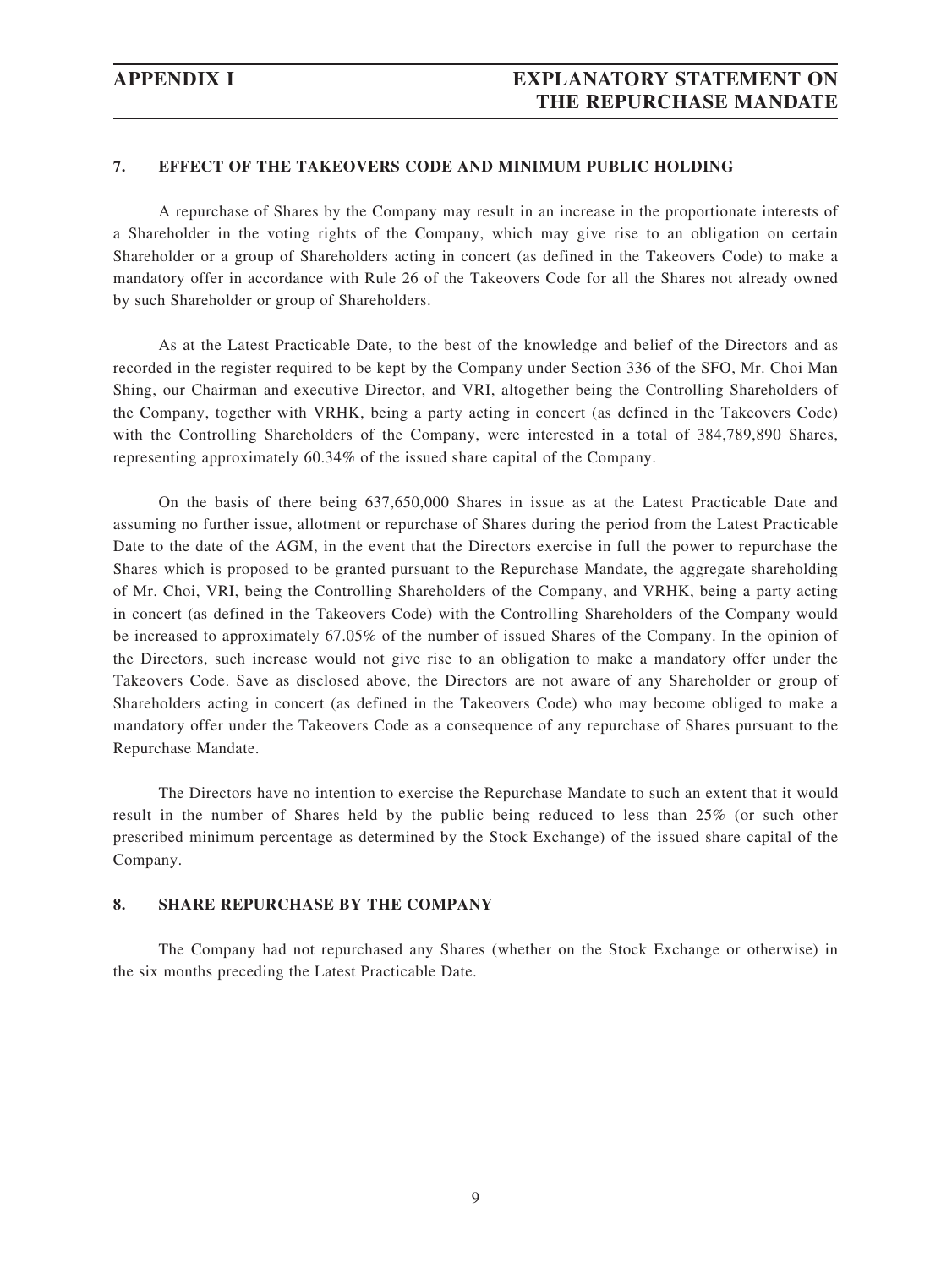# **APPENDIX I EXPLANATORY STATEMENT ON THE REPURCHASE MANDATE**

### **9. SHARE PRICES**

During each of the previous twelve months up to and including the Latest Practicable Date, the highest and lowest trading prices during each month for Shares on the Stock Exchange were as follows:

| Month                                                   | <b>Highest</b> | Lowest |  |
|---------------------------------------------------------|----------------|--------|--|
|                                                         | HK\$           | HK\$   |  |
|                                                         |                |        |  |
| 2018                                                    |                |        |  |
| April                                                   | 0.700          | 0.630  |  |
| May                                                     | 0.690          | 0.620  |  |
| June                                                    | 0.660          | 0.600  |  |
| July                                                    | 0.650          | 0.560  |  |
| August                                                  | 0.590          | 0.520  |  |
| September                                               | 0.600          | 0.510  |  |
| October                                                 | 0.680          | 0.465  |  |
| November                                                | 0.600          | 0.465  |  |
| December                                                | 0.600          | 0.490  |  |
|                                                         |                |        |  |
| 2019                                                    |                |        |  |
| January                                                 | 0.650          | 0.550  |  |
| February                                                | 0.700          | 0.600  |  |
| March                                                   | 0.740          | 0.680  |  |
| April (up to and including the Latest Practicable Date) | 0.690          | 0.610  |  |

*Source: the website of the Stock Exchange*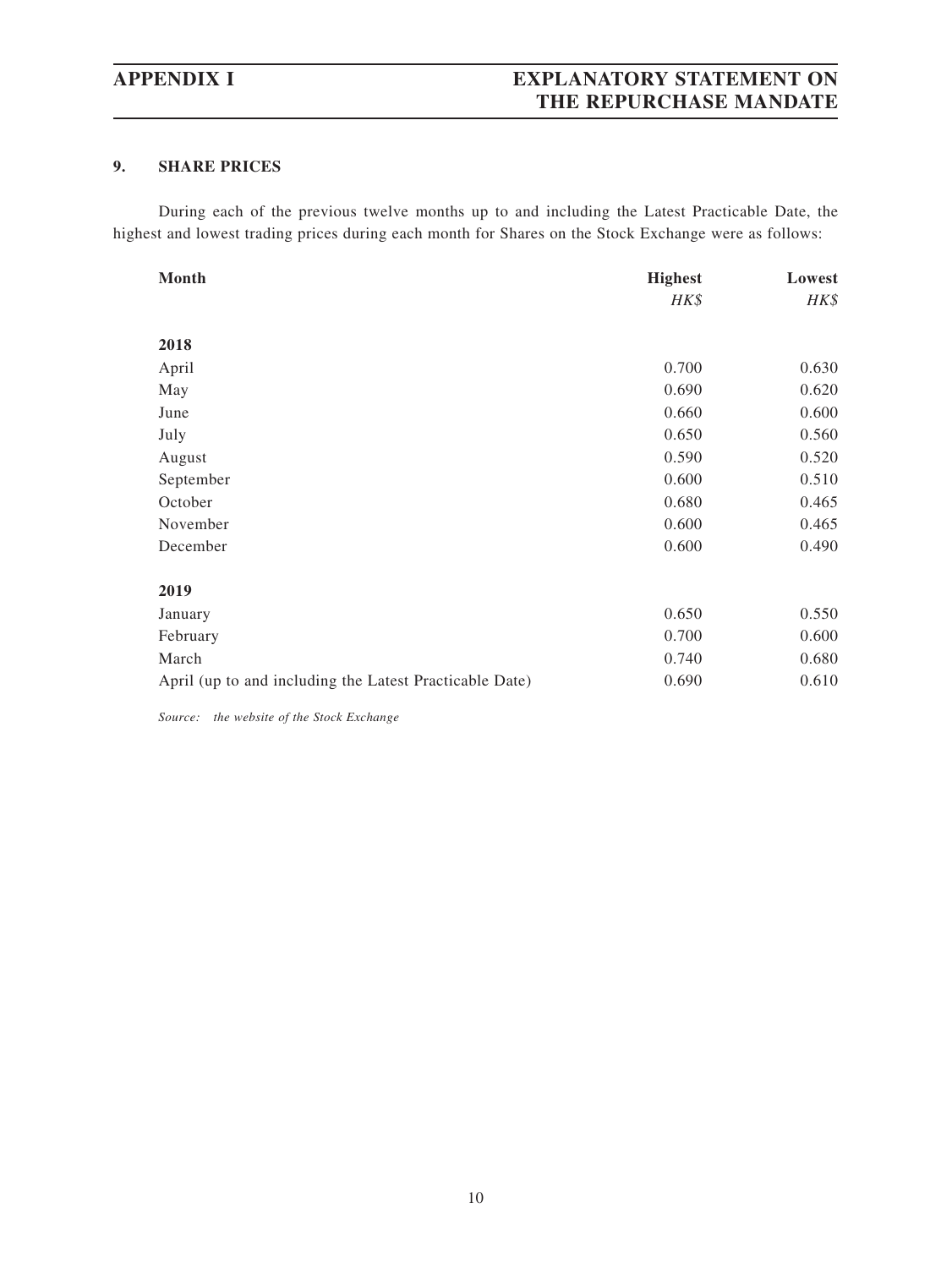*The biographical details of the Directors (as required by the Listing Rules) proposed to be re-elected at the AGM are set out below:*

#### **NON-EXECUTIVE DIRECTOR**

**Mr. GUO Pengcheng (過鵬程)**, aged 57, is a non-executive Director of the Company. He is responsible for providing strategic guidance to the Group on operational efficiency enhancement. Mr. Guo graduated from the Shanghai University of Technology with a bachelor's degree in mechanical engineering in 1983.

Mr. Guo has over 32 years of experience in business advisory work and cross-border investments. During the period from 1986 to 2004, He worked in various organizations where he was responsible for inbound and outbound business development and business expansion from the PRC. From 2009 to 2015, Mr. Guo was the operating partner of Orchid Asia Private Equity Fund where he was responsible for operational due diligence and post-investment management for listing applicants on the Stock Exchange.

Since 2015, Mr. Guo has acted as the senior investment consultant of Dong Yin Development (Holdings) Limited, an indirect Shareholder interested in 33,000,000 Shares, representing approximately 5.18% of the issued share capital of the Company. Save as disclosed above, Mr. Guo does not have any other interests in the Shares or underlying Shares as at the Latest Practicable Date within the meaning of Part XV of the SFO.

Mr. Guo has entered into a service agreement with the Company for an initial fixed term of three years commencing from 1 February 2017. The service agreement may be terminated in accordance with the respective terms of the service agreement. Mr. Guo is entitled to receive a service fee of HK\$16,000 as a non-executive Director per month.

#### **INDEPENDENT NON-EXECUTIVE DIRECTORS**

**Mr. Mok Kwok Cheung Rupert (莫國章)**, aged 60, is an independent non-executive Director of the Company. Also, he is a member of the audit committee, the Nomination Committee and the remuneration committee of the Company, respectively. Mr. Mok is responsible for participating in meetings of the Board to bring an independent perspective and judgment on issues of strategy, performance, accountability, resources, key appointments and standards of conduct and transactions which are material to the Group as and when required.

Mr. Mok obtained a bachelor's degree in electrical engineering from the University of Sydney, Australia in March 1982 and a master's degree in biomedical engineering from the University of New South Wales, Australia in October 1984. He is the secretary general of the executive board, the chairperson of the membership committee and a member of the product and technology committee of the Hong Kong Medical and Healthcare Device Industries Association. Mr. Mok has over 34 years of experience in administrative management, sales and marketing and R&D of medical devices in the Asia Pacific region.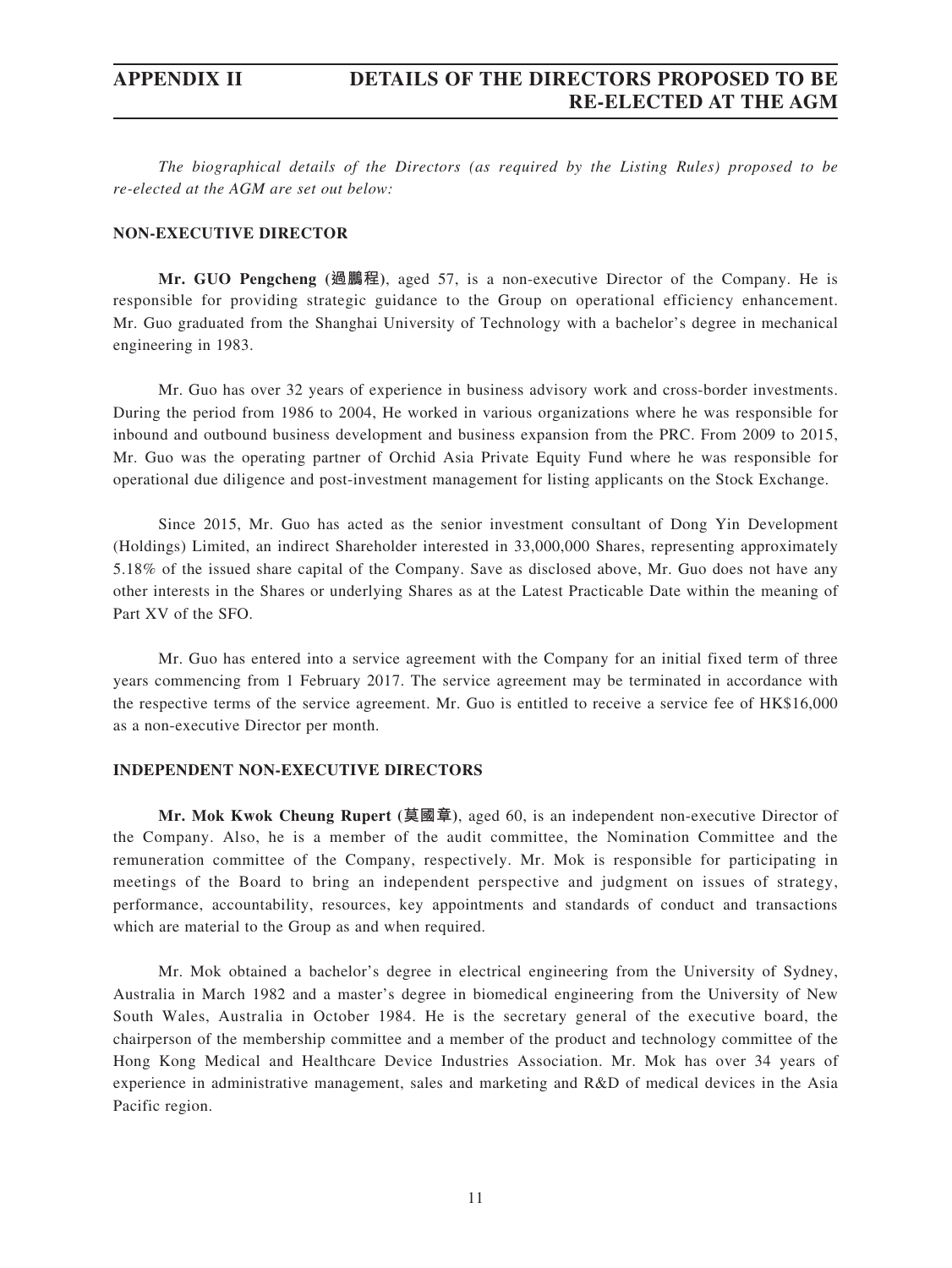## **APPENDIX II DETAILS OF THE DIRECTORS PROPOSED TO BE RE-ELECTED AT THE AGM**

Mr. Mok has entered into a service agreement with the Company for an initial fixed term of three years commencing from 24 June 2016. The service agreement may be terminated in accordance with the respective terms of the service agreement. Mr. Mok is entitled to receive a service fee of HK\$16,000 as an independent non-executive Director per month.

As at the Latest Practicable Date, Mr. Mok was not interested in any Shares or underlying Shares within the meaning of Part XV of the SFO. Mr. Mok has confirmed his independence for the purpose of Rule 3.13 of the Listing Rules. The Company is of the view that Mr. Mok meets the independence guidelines set out in Rule 3.13 of the Listing Rules and is independent in accordance with the terms of the guidelines.

**Mr. Au Yu Chiu Steven (區裕釗)**, aged 60, is an independent non-executive Director of the Company. Also, he is the chairman of the audit committee of the Company. He is responsible for participating in meetings of the Board to bring an independent perspective and judgment on issues of strategy, performance, accountability, resources, key appointments and standards of conduct and transactions which are material to the Group as and when required.

Mr. Au graduated from the University of East Anglia, the United Kingdom, with a bachelor's degree in arts majoring in economics in July 1982. He further obtained a master's degree in business administration from the University of Western Ontario, Canada in October 2000. Mr. Au was admitted as a chartered accountant of the Institute of Chartered Accounts in England and Wales in November 1987. He is also a fellow member of the Hong Kong Institute of Certified Public Accountants.

Mr. Au has more than 33 years of experience in accounting and finance. He worked as an accountant at an accounting firm in the United Kingdom from October 1982 to October 1987 and then at Arthur & Anderson & Co. from December 1987 to January 1989. During the period from August 1992 to April 2008, he was a director of a number of companies where he was responsible for overall corporate management, including China Everbright Securities (International) Limited and Anglo Chinese Securities Limited, both of which are finance and investment companies, and Kin Wah Hong Company Limited, a textiles trading company.

Mr. Au has been an executive director of finance and administration of Matilda International Hospital since October 2002. He was also appointed as an independent non-executive director of Expert Systems Holdings Limited (stock code: 8319), a company which shares are listed on the GEM of the Stock Exchange, on 15 March 2016.

Mr. Au has entered into a service agreement with the Company for an initial fixed term of three years commencing from 24 June 2016. The service agreement may be terminated in accordance with the respective terms of the service agreement. Mr. Au is entitled to receive a service fee of HK\$16,000 as an independent non-executive Director per month.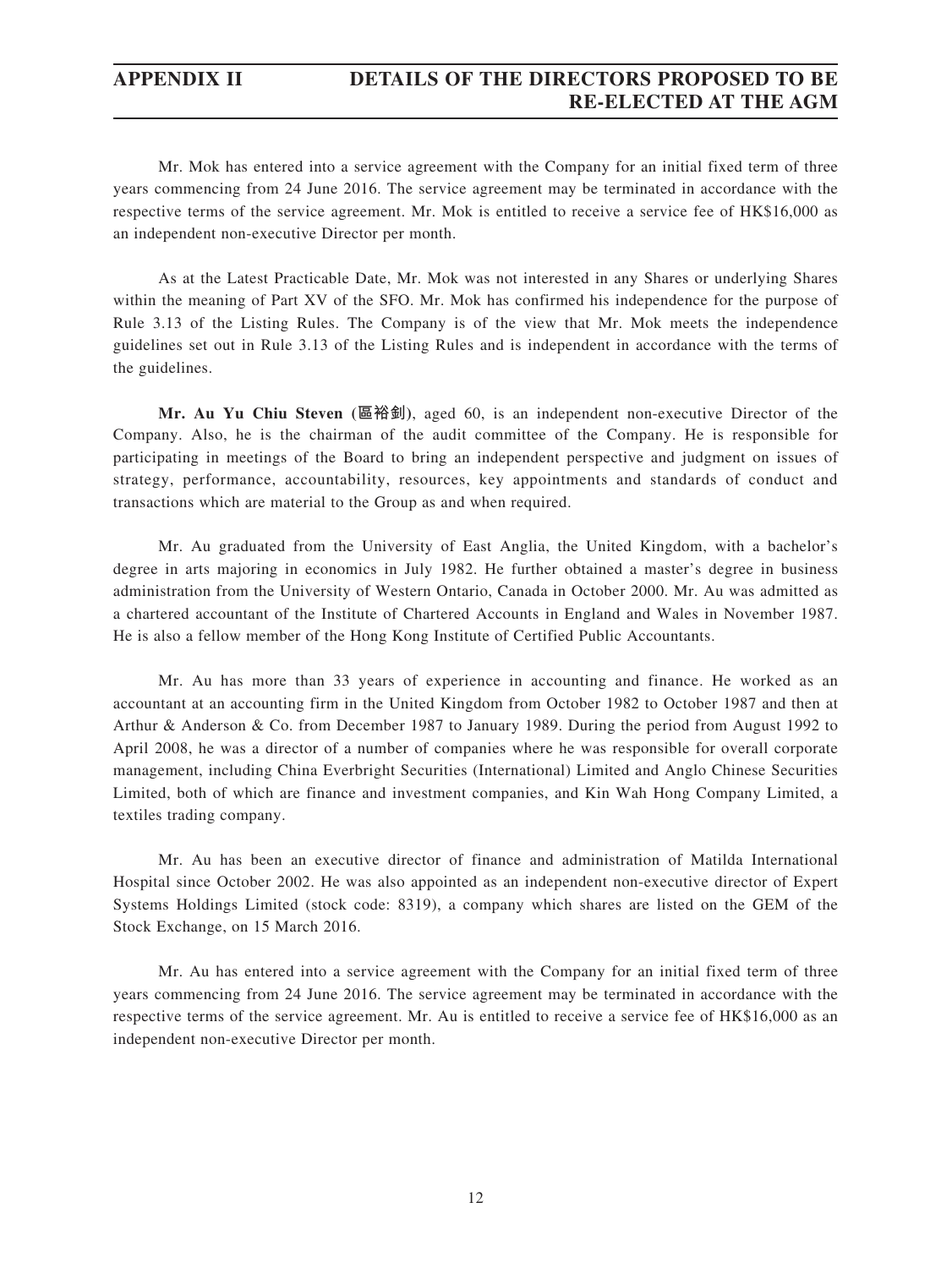## **APPENDIX II DETAILS OF THE DIRECTORS PROPOSED TO BE RE-ELECTED AT THE AGM**

As at the Latest Practicable Date, Mr. Au was not interested in any Shares or underlying Shares within the meaning of Part XV of the SFO. Mr. Au has confirmed his independence for the purpose of Rule 3.13 of the Listing Rules. The Company is of the view that Mr. Au meets the independence guidelines set out in Rule 3.13 of the Listing Rules and is independent in accordance with the terms of the guidelines.

As at the Latest Practicable Date and save as disclosed herein, none of the above Directors (i) held any directorships in other listed public companies in Hong Kong or overseas in the last three years; (ii) held any other positions with the Company and its subsidiaries; and (iii) had any other relationship with any Directors, senior management, substantial or Controlling Shareholders of the Company.

In addition, there is no other matter that needs to be brought to the attention of the Shareholders and there is no information relating to the above Directors which is required to be disclosed pursuant to any of the requirements of Rule 13.51(2)(h) to (v) of the Listing Rules.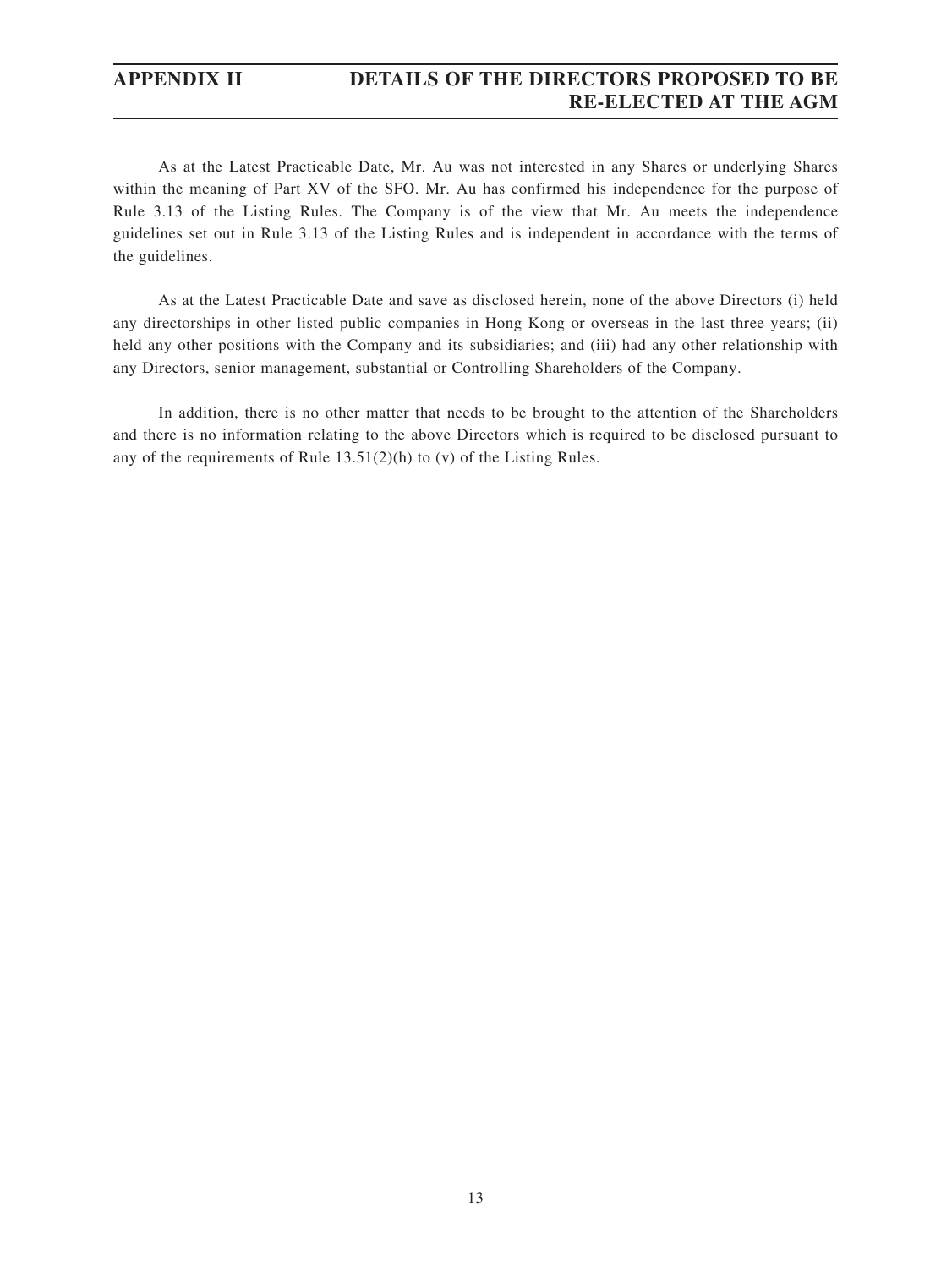# **NOTICE OF AGM**



**NOTICE IS HEREBY GIVEN THAT** the annual general meeting (the "**Meeting**") of Vincent Medical Holdings Limited (the "**Company**") will be held at Suites 903-905, 9th Floor, Shui On Centre, 6-8 Harbour Road, Wanchai, Hong Kong on Wednesday, 22 May 2019 at 10:00 a.m. for the following purposes:

#### **AS ORDINARY RESOLUTIONS**

To consider and if thought fit, pass the following resolutions (with or without modification) as ordinary resolutions of the Company:

- 1. To receive, consider and adopt the audited consolidated financial statements of the Company and the reports of the directors (the "**Directors**") and the auditor of the Company (the "**Auditor**") for the year ended 31 December 2018.
- 2. To approve the declaration of a final dividend of HK1.60 cents per ordinary share for the year ended 31 December 2018.
- 3. To re-elect Mr. Guo Pengcheng as a non-executive Director.
- 4. To re-elect Mr. Mok Kwok Cheung Rupert as an independent non-executive Director.
- 5. To re-elect Mr. Au Yu Chiu Steven as an independent non-executive Director.
- 6. To authorise the board of the Directors to fix the remuneration of the Directors.
- 7. To re-appoint RSM Hong Kong as the Auditor and authorise the board of the Directors to fix their remuneration.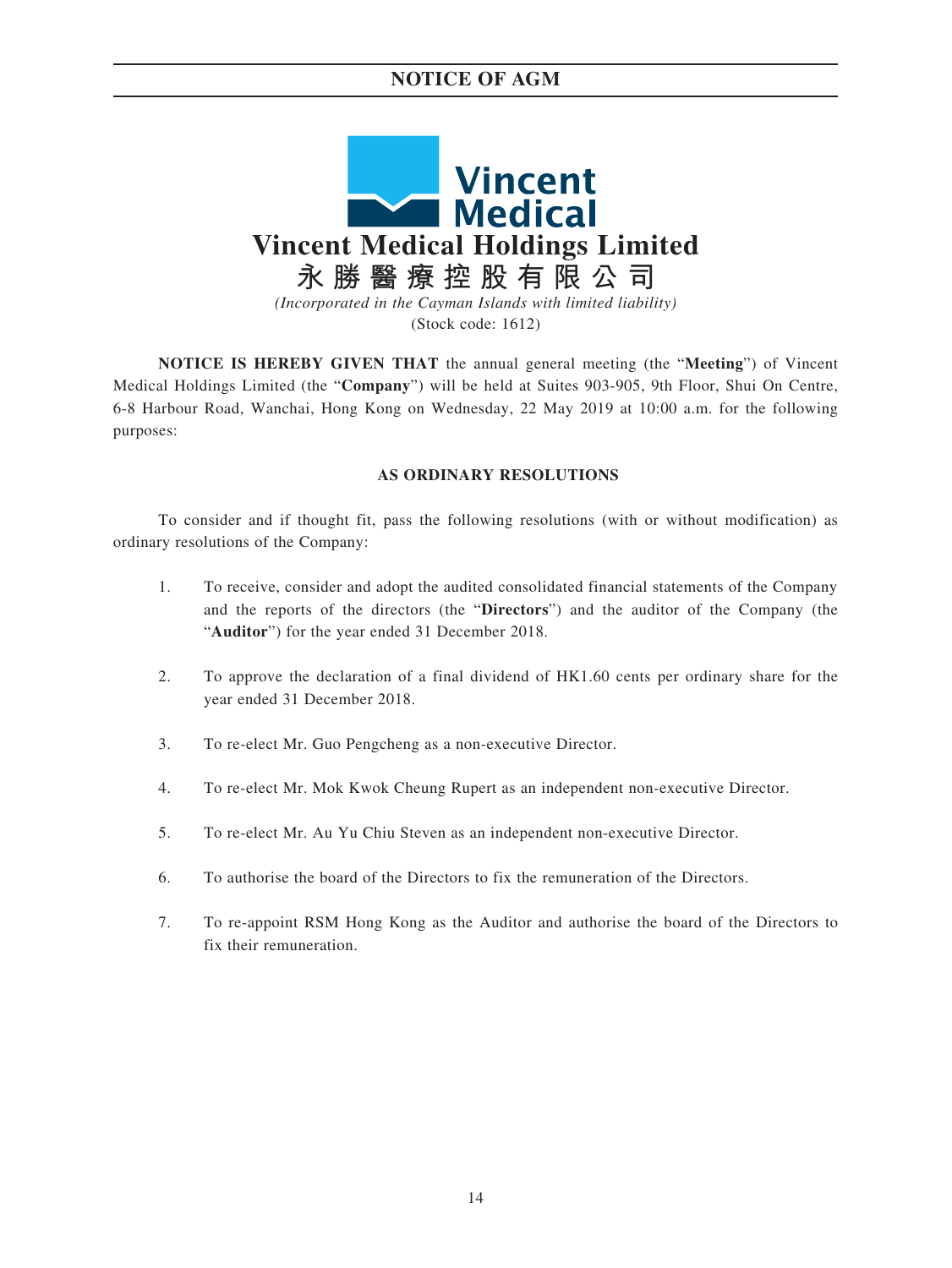8. To consider and if thought fit, pass the following resolution (with or without modification) as an ordinary resolution of the Company:

### "**THAT**:

- (a) subject to paragraph (c) below, the exercise by the Directors during the Relevant Period (as hereinafter defined) of all the powers of the Company to allot, issue, and deal with additional shares of HK\$0.01 each in the share capital of the Company (the "**Shares**") be and is hereby generally and unconditionally approved;
- (b) the approval in paragraph (a) above shall be in addition to any other authorization given to the Directors and shall authorise the Directors during the Relevant Period (as hereinafter defined) to make or grant offers, agreements and/or options which may require the exercise of such power during or after the end of the Relevant Period;
- (c) the total number of Shares allotted or agreed conditionally or unconditionally to be allotted (whether pursuant to options or otherwise) by the Directors during the Relevant Period pursuant to paragraph (a) above, otherwise than pursuant to (i) a Rights Issue (as hereinafter defined); or (ii) any scrip dividend or similar arrangement providing for the allotment and issue of Shares in lieu of the whole or part of a dividend on Shares in accordance with the articles of association of the Company (the "**Articles**") in force from time to time; or (iii) any specific authority granted by the shareholders of the Company (the "**Shareholders**") in general meeting(s); or (iv) any issue of Shares upon the exercise of rights of subscription or conversion under the terms of any existing convertible notes issued by the Company or any existing securities of the Company which carry rights to subscribe for or are convertible into Shares, shall not exceed 20% of the total number of issued Shares as at the date of the passing of this resolution, and the said approval shall be limited accordingly; and
- (d) for the purpose of this resolution:

"**Relevant Period**" means the period from the passing of this resolution until whichever is the earliest of:

- (i) the conclusion of the next annual general meeting of the Company;
- (ii) the expiration of the period within which the next annual general meeting of the Company is required by any applicable law or the Articles to be held; and
- (iii) the revocation, variation or renewal of the authority given under this resolution by an ordinary resolution of the Shareholders in general meeting;

"**Rights Issue**" means an offer of Shares, or offer or issue of warrants, options or other securities giving rights to subscribe for Shares open for a period fixed by the Directors to holders of Shares whose names appear on the register of members on a fixed record date in proportion to their holdings of Shares (subject to such exclusion or other arrangements as the Directors may deem necessary or expedient in relation to fractional entitlements or, having regard to any restrictions or obligations under the laws of, or the requirements of, or the expense or delay which may be involved in determining the exercise or extent of any restrictions or obligations under the laws of, or the requirements of, any jurisdiction applicable to the Company, any recognised regulatory body or any stock exchange applicable to the Company)."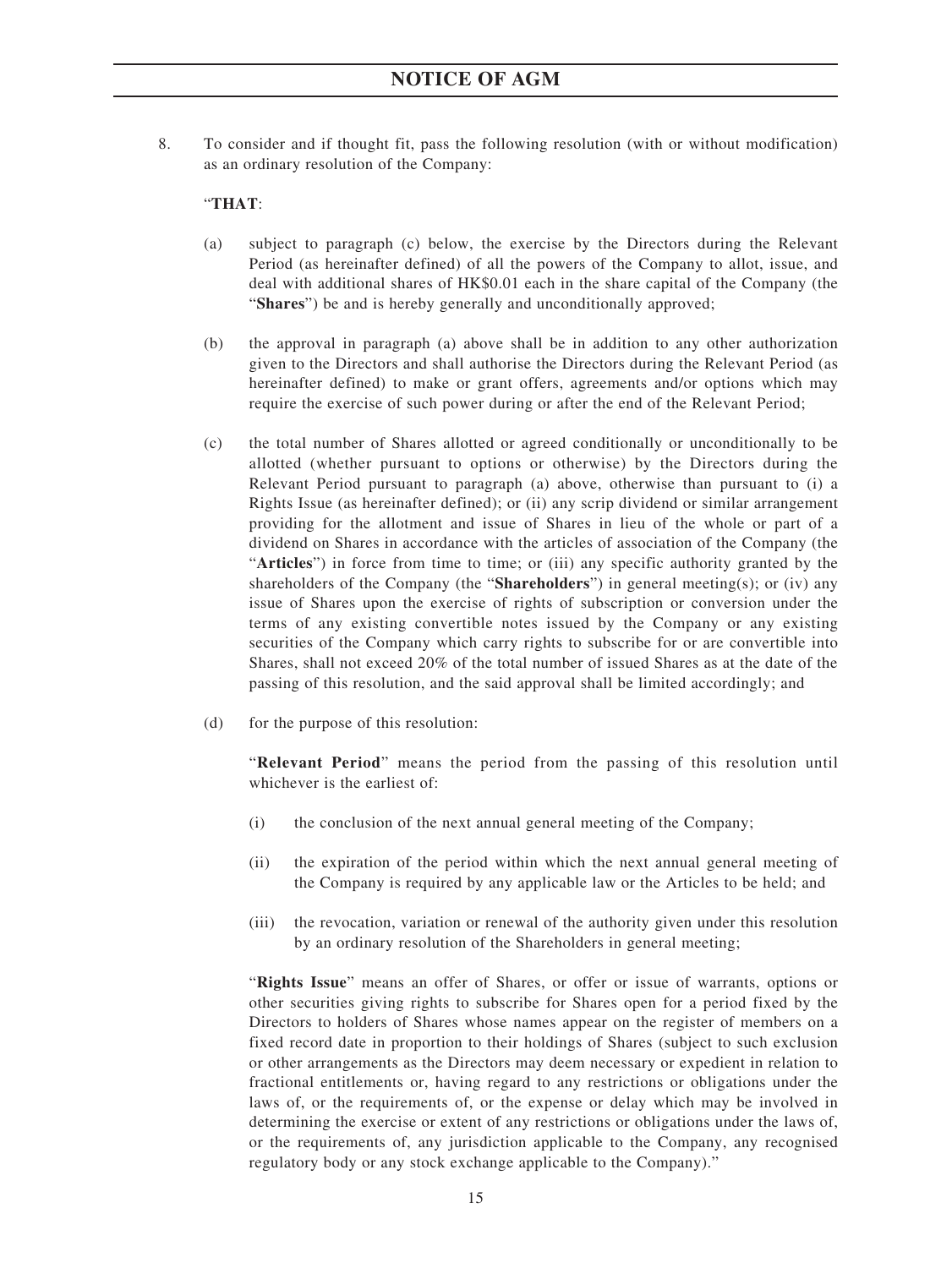9. To consider and if thought fit, pass the following resolution (with or without modification) as an ordinary resolution of the Company:

### "**THAT**:

- (a) subject to paragraph (c) below, the exercise by the Directors during the Relevant Period (as hereinafter defined) of all the powers of the Company to repurchase issued Shares, subject to and in accordance with all applicable laws and the requirements of the Rules Governing the Listing of Securities on The Stock Exchange of Hong Kong Limited as amended from time to time, be and is hereby generally and unconditionally approved;
- (b) the approval in paragraph (a) above shall be in addition to any other authorization given to the Directors and shall authorise the Directors on behalf of the Company during the Relevant Period (as hereinafter defined) to procure the Company to repurchase Shares at a price determined by the Directors;
- (c) the total number of Shares which are authorised to be repurchased by the Directors pursuant to the approval in paragraph (a) above shall not exceed 10% of the total number of issued Shares as at the date of the passing of this resolution, and the said approval shall be limited accordingly; and
- (d) for the purposes of this resolution:

"**Relevant Period**" means the period from the passing of this resolution until whichever is the earliest of:

- (i) the conclusion of the next annual general meeting of the Company;
- (ii) the expiration of the period within which the next annual general meeting of the Company is required by any applicable law or the Articles to be held; and
- (iii) the revocation, variation or renewal of the authority given under this resolution by an ordinary resolution of the Shareholders in general meeting."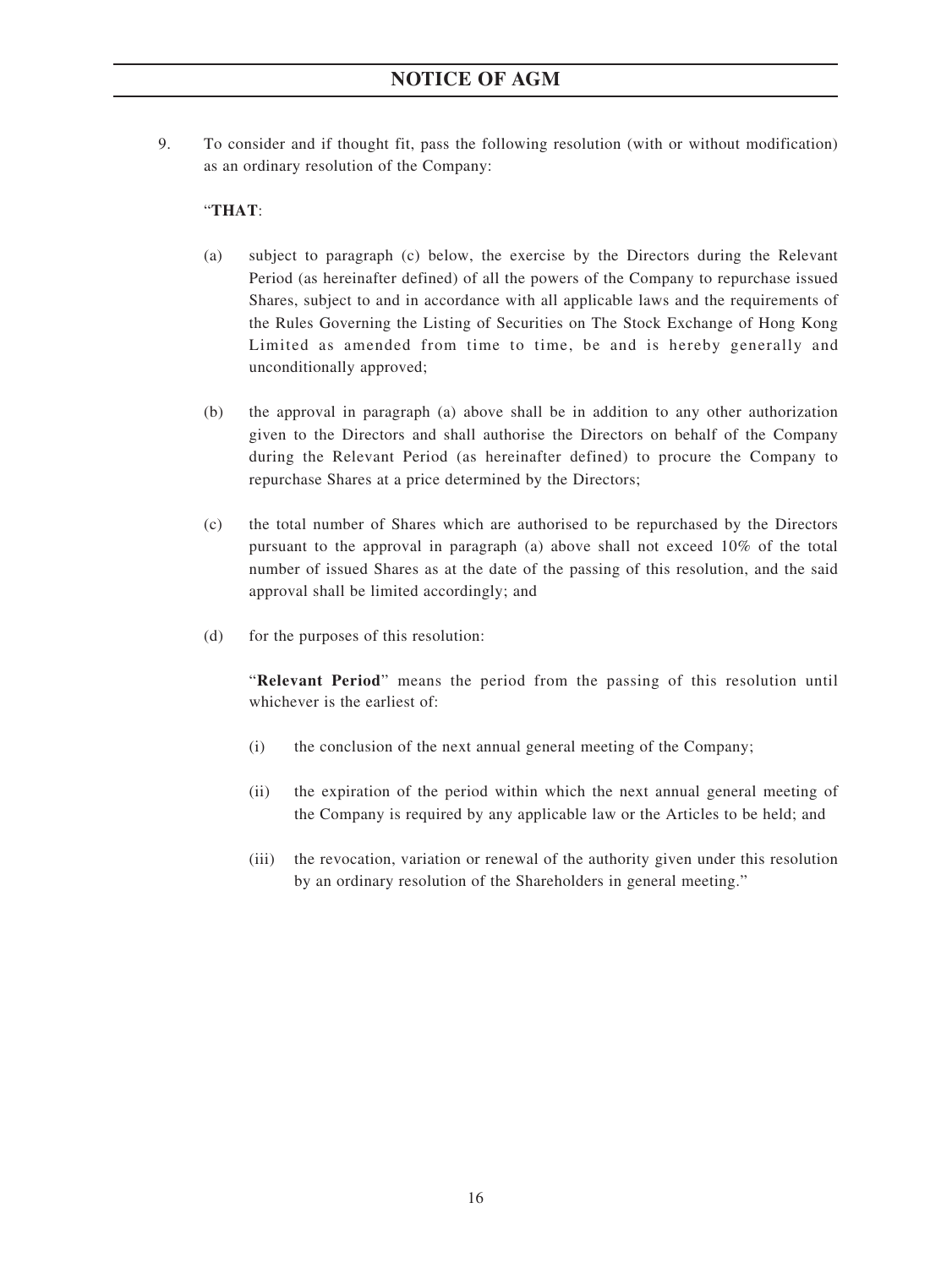10. To consider and if thought fit, pass the following resolution (with or without modification) as an ordinary resolution of the Company:

"**THAT** conditional upon the passing of resolutions nos. 8 and 9 above, the general mandate to the Directors pursuant to resolution no. 8 be and is hereby extended by the addition thereto of an amount representing the total number of Shares repurchased by the Company under the authority granted pursuant to the resolution no. 9 (up to 10% of the total number of the issued Shares as at the date of the passing of resolution no. 9)."

> By order of the Board **Vincent Medical Holdings Limited Choi Man Shing** *Chairman and Executive Director*

18 April 2019

| Headquarters and Principal Place |  |  |
|----------------------------------|--|--|
| of Business in Hong Kong:        |  |  |
| Flat B2, 7th Floor, Phase 2,     |  |  |
| Hang Fung Industrial Building,   |  |  |
| 2G Hok Yuen Street,              |  |  |
| Hung Hom, Kowloon, Hong Kong     |  |  |
|                                  |  |  |

*Notes:*

- (i) A Shareholder entitled to attend and vote at the Meeting is entitled to appoint another person as his/her/its proxy to attend and vote instead of him/her/it; a proxy need not be a Shareholder.
- (ii) In the case of joint holders, the vote of the senior who tenders a vote, whether in person or by proxy, will be accepted to the exclusion of the vote(s) of the other joint holder(s) as if he/she/it were solely entitled thereto, and for this purpose, seniority shall be determined by the order in which the names stand in the register in respect of such Share.
- (iii) In order to be valid, a form of proxy must be deposited with the Company's branch share registrar in Hong Kong, Tricor Investor Services Limited, at Level 22, Hopewell Centre, 183 Queen's Road East, Hong Kong together with the power of attorney or other authority (if any) under which it is signed (or a certified copy thereof) not less than 48 hours before the time appointed for the holding of the Meeting or any adjournment thereof. The completion and return of the form of proxy shall not preclude Shareholders from attending and voting in person at the Meeting (or any adjourned meeting thereof) if they so wish.
- (iv) For determining the entitlement to attend and vote at the Meeting to be held on Wednesday, 22 May 2019, the register of members of the Company will be closed from Friday, 17 May 2019 to Wednesday, 22 May 2019, both days inclusive, during which period no transfer of the Shares will be registered. In order to be eligible to attend and vote at the Meeting, all transfer forms accompanied by the relevant share certificates must be lodged with the Company's branch share registrar in Hong Kong, Tricor Investor Services Limited, at Level 22, Hopewell Centre, 183 Queen's Road East, Hong Kong for registration no later than 4:30 p.m. on Thursday, 16 May 2019.
- (v) For determining the entitlement to the proposed final dividend (subject to the approval of the Shareholders at the Meeting), the register of members of the Company will be closed from Monday, 3 June 2019 to Wednesday, 5 June 2019, both days inclusive, during which period no transfer of the Shares will be registered. In order to qualify for the proposed final dividend as stated, all transfers forms accompanied by the relevant share certificates, must be lodged with the Company's branch share registrar in Hong Kong, Tricor Investor Services Limited, at Level 22, Hopewell Centre, 183 Queen's Road East, Hong Kong for registration no later than 4:30 p.m. on Friday, 31 May 2019.